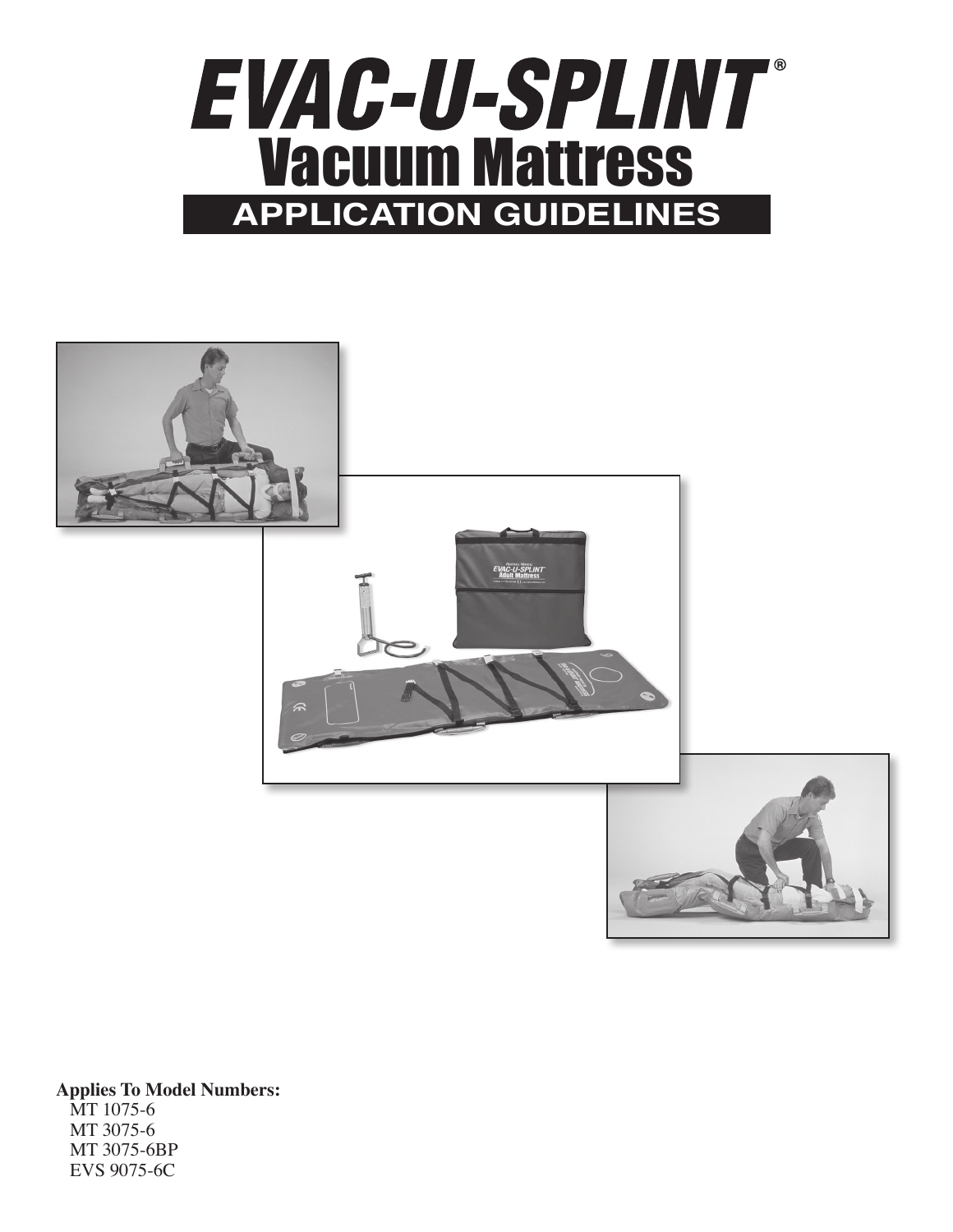# **APPLICATION GUIDELINES EVAC-U-SPLINT Vacuum Mattress**

## **Introduction**

The purpose of the EVAC-U-SPLINT® Mattress is to provide full body stabilization when lifting and moving a patient to a stretcher or cot for transport. It provides an alternative to the full spineboard with sufficient rigidity to immobilize and protect a patient with a suspected spinal injury. Unlike a flat board, the mattress uses vacuum technology to conform to the exact shape and contours of the patient's body, providing improved lateral and axial immobilization, and eliminating the discomfort of pressure points associated with traditional spine immobilization.

Hartwell Medical has produced various training videos showing the recommended use and care use of the EVAC-U-SPLINT Adult Mattress which is available on our website (www.HartwellMedical.com).

Practical "hands-on" training is required prior to the use of this medical device. If you become aware of any serious incident related to the use of the device, you should report the incident to Hartwell Medical and to your medical device regulatory authority. If there are any questions, or if additional technical support is required, contact your local Hartwell Medical Dealer or Hartwell Medical Customer Service between the hours of 8:00 am to 4:30 pm Pacific Time, Monday through Friday, at 760-438-5500.

These Application Guidelines are written on the premise that the user of this medical device has received approved emergency medical service training and certification, and is operating under physician medical control and protocols.

## **Preparation**

- 1. Lay the EVAC-U-SPLINT® Mattress out on a flat surface near the patient. The "head and shoulder" logo indicates the head end of the mattress.
- 2. Remove the red vinyl leashed cap from the valve. Release any vacuum in the mattress by pushing in the red valve stem. Keep the valve stem pushed in until the mattress is pliable.
- 3. Disconnect the patient restraint strap from the mattress. Or, if desired, disconnect the strap only from the side of the mattress nearest the patient.
- 4. Manually smooth out the beads to form a level surface.
- 5. Connect the pump to the mattress by fastening the pump hose connector to the MaxiValve<sup>™</sup> on the mattress. The pump can be attached either at the foot end or the head end. **NOTE**: The Pediatric EVAC-U-SPLINT Mattress only has one valve at the foot end of the mattress. Evacuate enough air to make the mattress semi-rigid.

The objective is to be able to move the mattress as a unit during positioning and have the beads stabilized enough to place the patient onto the mattress without pushing the beads to one side. With the correct amount of evacuation, the mattress surface should be smooth, but not dimpled.

## **Positioning and Application**

- 1. Place the mattress next to the patient with the first buckle in-line with the patient's axilla (armpit). The first buckle is positioned just below the "head and shoulder" logo on the mattress.
- 2. Log-roll the patient using standard patient care techniques.
- 3. Bring the mattress in tight behind the patient, keeping the first buckle in-line with the patient's axilla.
- 4. Log-roll the patient back onto the mattress. Center the patient if necessary. You may find it easier to log-roll the patient onto the mattress with the patient's head three to four feet down from the head end of the mattress. You can then move the patient along the long axis of their body into a position that is centered on the mattress.
- 5. Open the MaxiValve at the foot end, allowing air to enter. Keep the MaxiValve open until the mattress softens and begins to conform to the shape of the patient. It may be necessary to move beads either away from, or under the head of the patient, depending on the anatomy of the patient. Make sure there are sufficient beads to maintain neutral alignment of the patient. If necessary, pad appropriately to ensure neutral alignment. **Always follow your local medical protocols approved by your medical director**.

**NOTE**: An alternate method is to use a CombiCarrierII®, a scoop stretcher or a breakaway stretcher as a transfer means onto the EVAC-U-SPLINT® vacuum mattress. The use of the CombiCarrierII or the scoop-type stretcher should be determined by your medical director. If the CombiCarrierII or a scoop-type stretcher is used, it is recommended to evacuate a small amount of air from the mattress to make it flexible, but not flaccid - more like modeling clay. Simply place the patient (who is secured to the CombiCarrierII) onto the vacuum mattress and then remove the CombiCarrierII from around the patient. Proceed with the normal application procedures as follows *(See page 3).*

**2**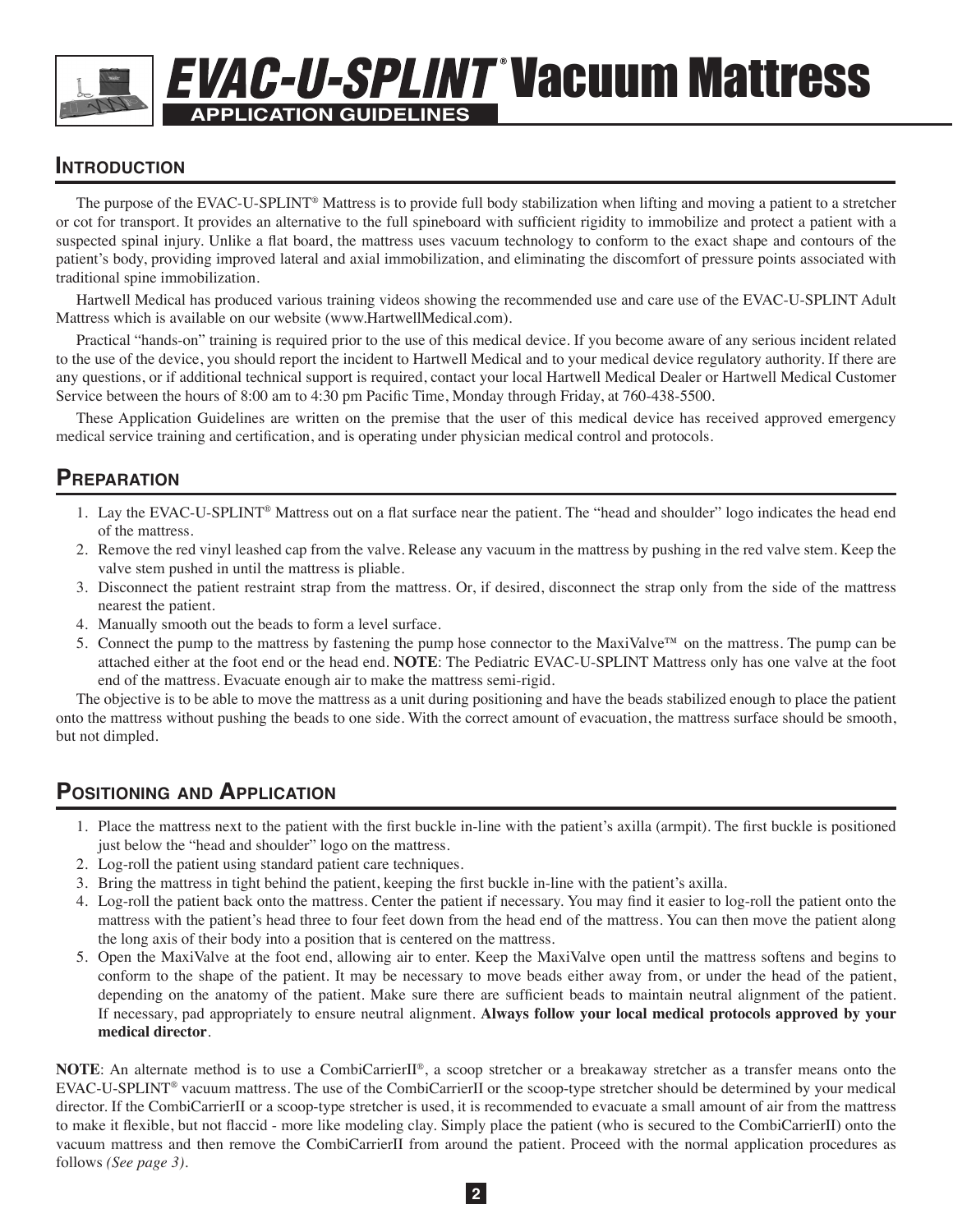

*Positioning and application continued.*

 6. Attach the patient restraint strap. Keep in mind that one of the primary functions of the strap is to bring the sides of the mattress up around the patient's body.

**Method #1:** Start at the chest with the first buckle and work toward the feet. In a zig-zag pattern, attach the black buckles and the white buckles in an alternating fashion. Finish by attaching the black buckle at the foot end.

**Method #2:** Attach all of the black buckles on one side of the patient. Then follow by attaching all of the white buckles on the other side.

**NOTE:** You may find it helpful to store your vacuum mattress with all the buckles attached and then unfasten only the buckles on the side of the mattress that will be slid under the patient. This should make it easier and faster to apply the mattress at the scene.

7. Starting at the head end of the mattress, remove slack by lifting at the center of each section of strap that spans the distance between two buckles. Excess strap is pulled through the BLACK buckle at the foot end of the mattress. VIGOROUS PULLING ON THE STRAP MAY CAUSE THE PATIENT AND/OR MATTRESS TO ROTATE. THIS CAN BE AVOIDED BY ALWAYS FEEDING THE STRAP THROUGH THE BUCKLES WHILE YOU TIGHTEN THE STRAP.

Repeat the strap tightening procedure working from the head end toward the foot end of the patient. If the buckles at the foot end are very close together, it may be easier to remove any excess slack by tightening the strap in the reverse direction, moving from the foot end toward the head end of the patient.

### **ALWAYS USE CAUTION WHEN TIGHTENING THE PATIENT RESTRAINT STRAP TO AVOID RESPIRATORY COMPROMISE OR APPLICATION OF PRESSURE TO ANY INJURED AREA.**

- 8. Push any beads away from the area above the patient's head, but do not alter the support under the patient's head which is maintaining neutral alignment. Shape the mattress around the head, making sure to fill the voids by the shoulders and the base of the neck of the patient. Transfer stabilization to the outside of the mattress and continue to hold these "head blocks" that you have formed until the mattress is evacuated.
- 9. Evacuate the air from the mattress, using the valve located at the foot end. The head-end valve can be used, or both valves can be used simultaneously, but it is preferred to use the foot-end valve. This makes it easier to work around the patient's head. Under normal conditions, the EVAC-U-SPLINT® manual vacuum pump may require up to 35 strokes to achieve rigid immobilization. At higher altitudes  $(4,000 \text{ ft.})$  it may be necessary to use  $40-45$ strokes to completely evacuate the mattress.



- 10. To prevent accidental valve opening, whenever a patient is being moved in the mattress or when the mattress is being put away, make sure to ALWAYS place the RED LEASHED CAP over the end of the MaxiValve™.
- 11. Finish securing the patient's head using medical grade adhesive tape.
- 12. Snug up the patient restraint strap and check the patient's neurovascular status before moving the patient. **Always follow your local medical protocols approved by your medical director.**

### **Important Notes**

**DO NOT** lift the EVAC-U-SPLINT® mattress by itself from the ends. Use the point-of-balance lifting handles only. A minimum of two persons positioned at the sides are required. Patient size and weight will determine the number of personnel required to properly lift and move the patient for transport. The large handles on each side allow for two rescuers to grasp the mattress on each side. This provides four support points on both sides of the mattress for large or very tall patients. For extremely heavy patients, additional supportive devices may be needed in addition to the vacuum mattress.

When faced with a situation that requires lifting end-to-end (i.e., going up or down stairs), use a CombiCarrierII®, a long spineboard, scoop-type stretcher, or a "flat" stretcher underneath the mattress. Vertical rescue requires the use of a basket stretcher or similar device. When using any accessory stretcher always make sure the vacuum mattress is secured to the stretcher prior to moving the patient.

Always check the rigidity of the mattress before lifting the patient off the ambulance cot or other patient handling device.

The EVAC-U-SPLINT Mattress is X-ray compatible (the MaxiValve is plastic with an internal stainless steel spring).